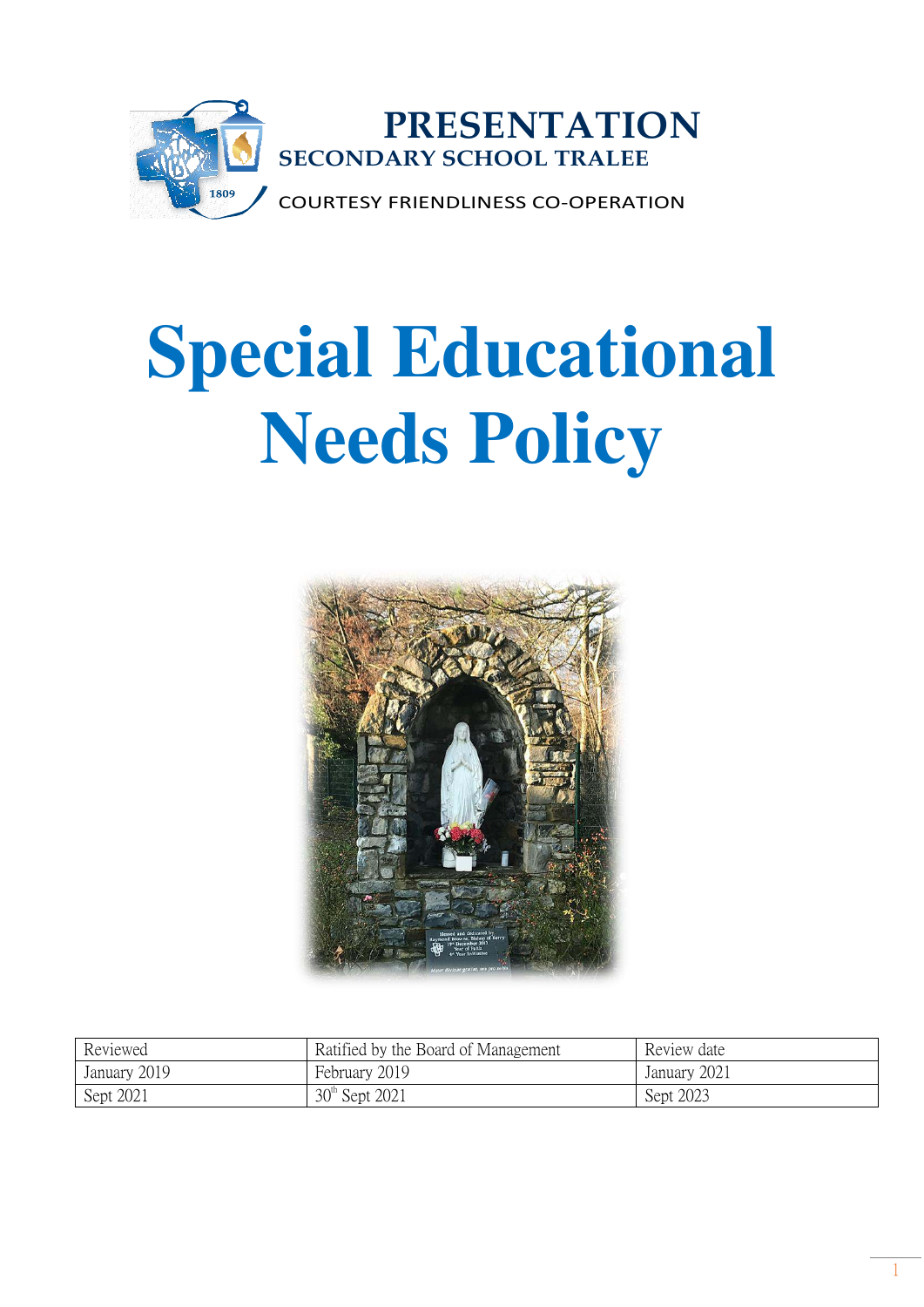## **"Ní neart go cur le chéile"**



'In partnership, through a comprehensive curriculum, we aim to provide quality teaching and learning in the pursuit of excellence, to promote intellectual, spiritual and personal development in an atmosphere of respect thus enabling students to contribute positively to their community.'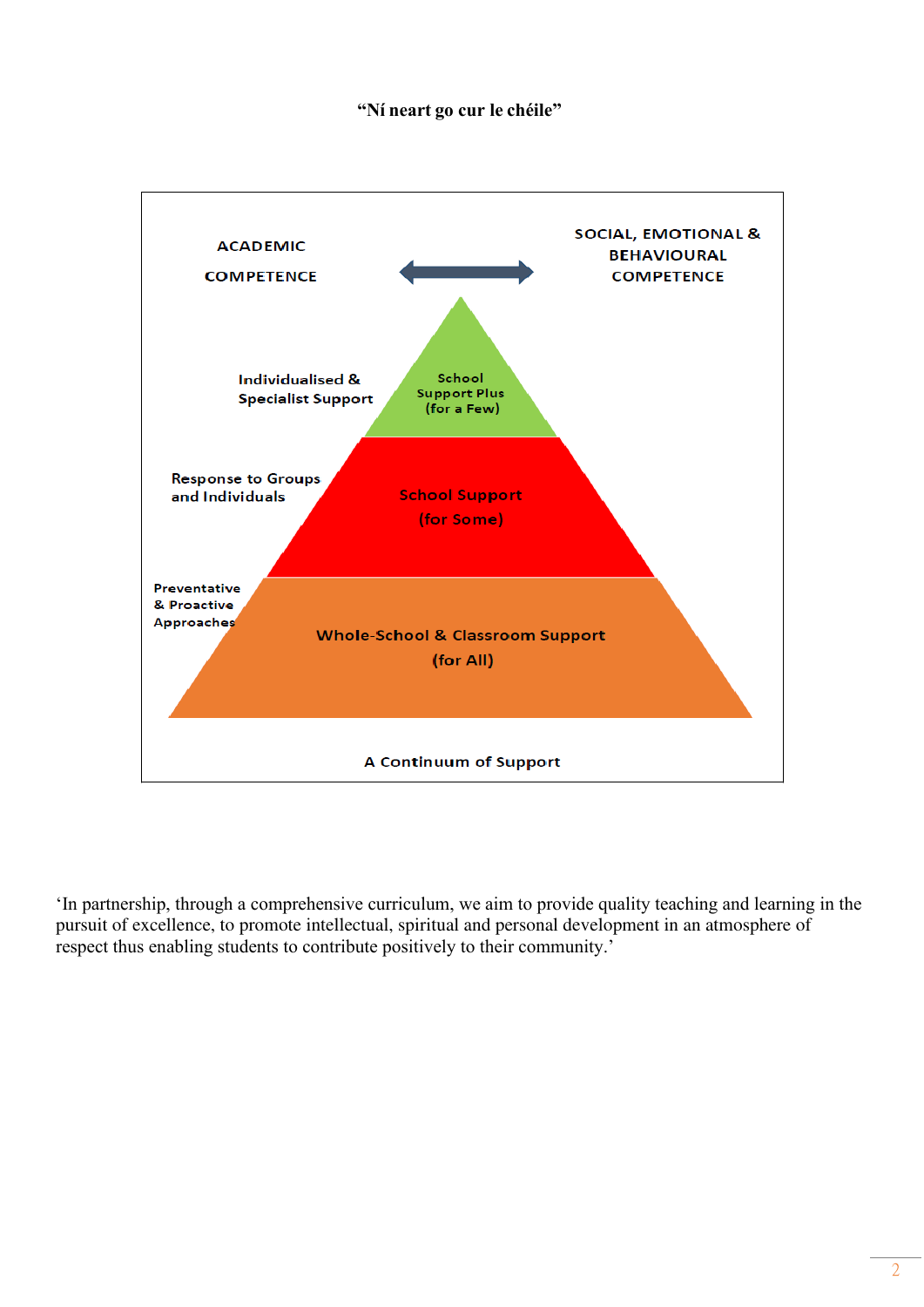## **Contents:**

- 1. Introduction
- 1.1 Background
- 1.2 Inclusion
- 1.3 Special Education Needs Mission Statement
- 1.4 Rationale
- 1.5 Aims

## **2. SEN Team & Categories**

- 2.1 Categories of SEN
- 2.2 Roles & Responsibilities of Internal SEN Team
	- 2.2.1 Special Education Team
	- 2.2.2 The Principal
	- 2.2.3 The Deputy Principal
	- 2.2.4 Mainstream Teachers
	- 2.2.5 Mainstream Teacher with Resource Hours
	- 2.2.6 Year Heads and Class Tutors
	- 2.2.7 Guidance Counsellor
	- 2.2.8 Student with SEN
	- 2.2.9 Special Needs Assistants (SNA)
	- 2.2.10 Student Support Team (SST)
- 2.3 Roles & Responsibilities of External SEN Team
	- 2.3.1 The Board of Management
	- 2.3.2 External Agencies
	- 2.3.3 The Special Education Needs Organiser (SENO)
	- 2.3.4 The Parents

## **3. SEN Model of Organisation**

- 3.1 Identification Process
	- 3.1.1 Mainstream Students
	- 3.1.2 SEN Classroom
	- 3.1.3 Models of SEN Support
- 3.2 Programme Planning
	- 3.2.1 Individual Learning Plans (ILP's)/SSF
- 3.3 Timetabling
	- 3.3.1 Mainstream
	- 3.3.2 SEN Classroom
- 3.4 Access to curriculum
	- 3.4.1 Mainstream
		- 3.4.2 SEN Classroom
- 3.5 Access to Resources
- 3.6 Examinations

## **4. Communication**

- 4.1 SEN Team
- 4.2 SEN pupil register
- 4.3 Liaison with parents
- 4.4 Record
- **5. Enrolment and Assessment**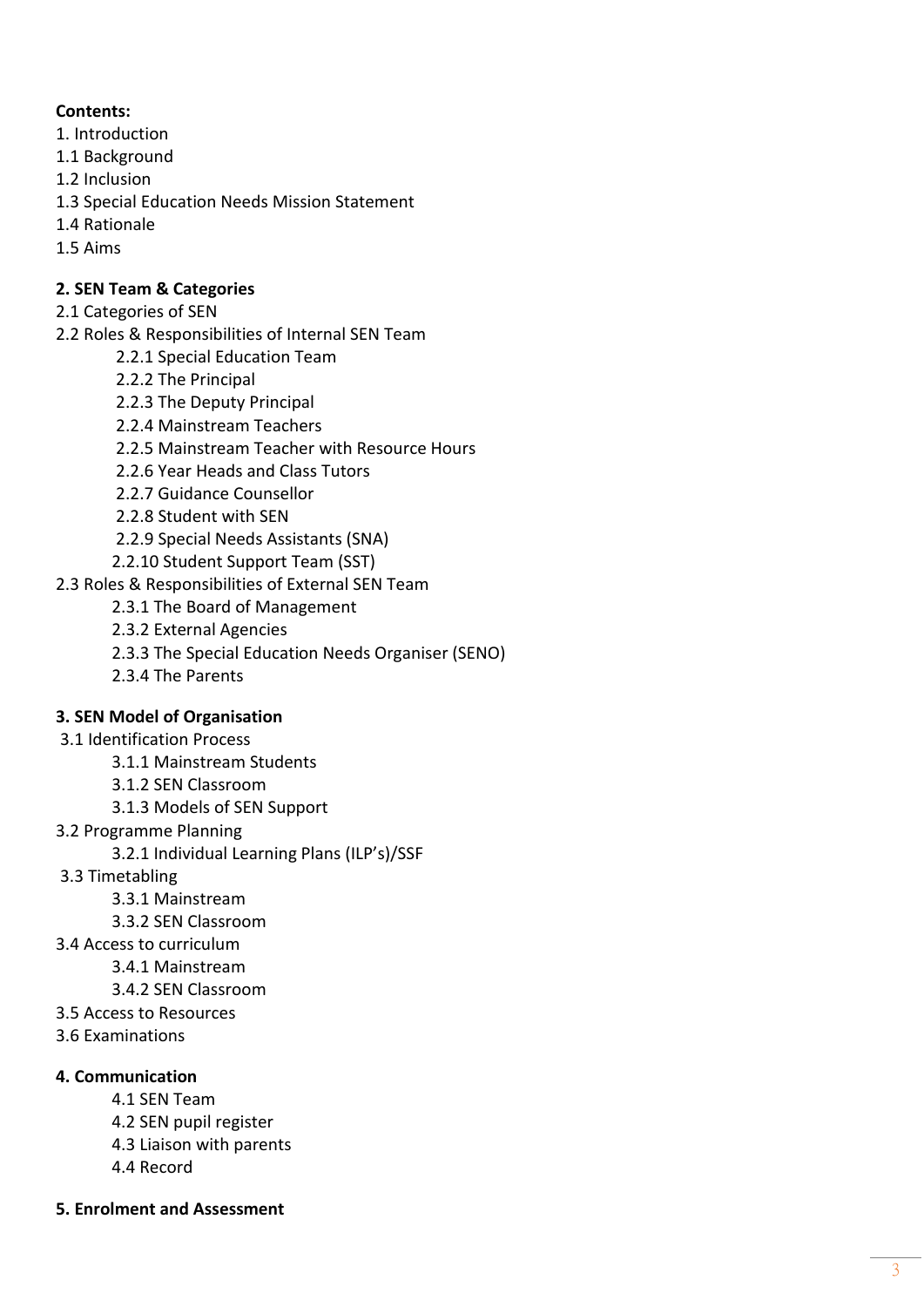5.1 Enrolment Policy 5.2 Transition Policy 5.2.1 Mainstream 5.2.2 SEN Classroom

## **6. Liaison with outside Agencies**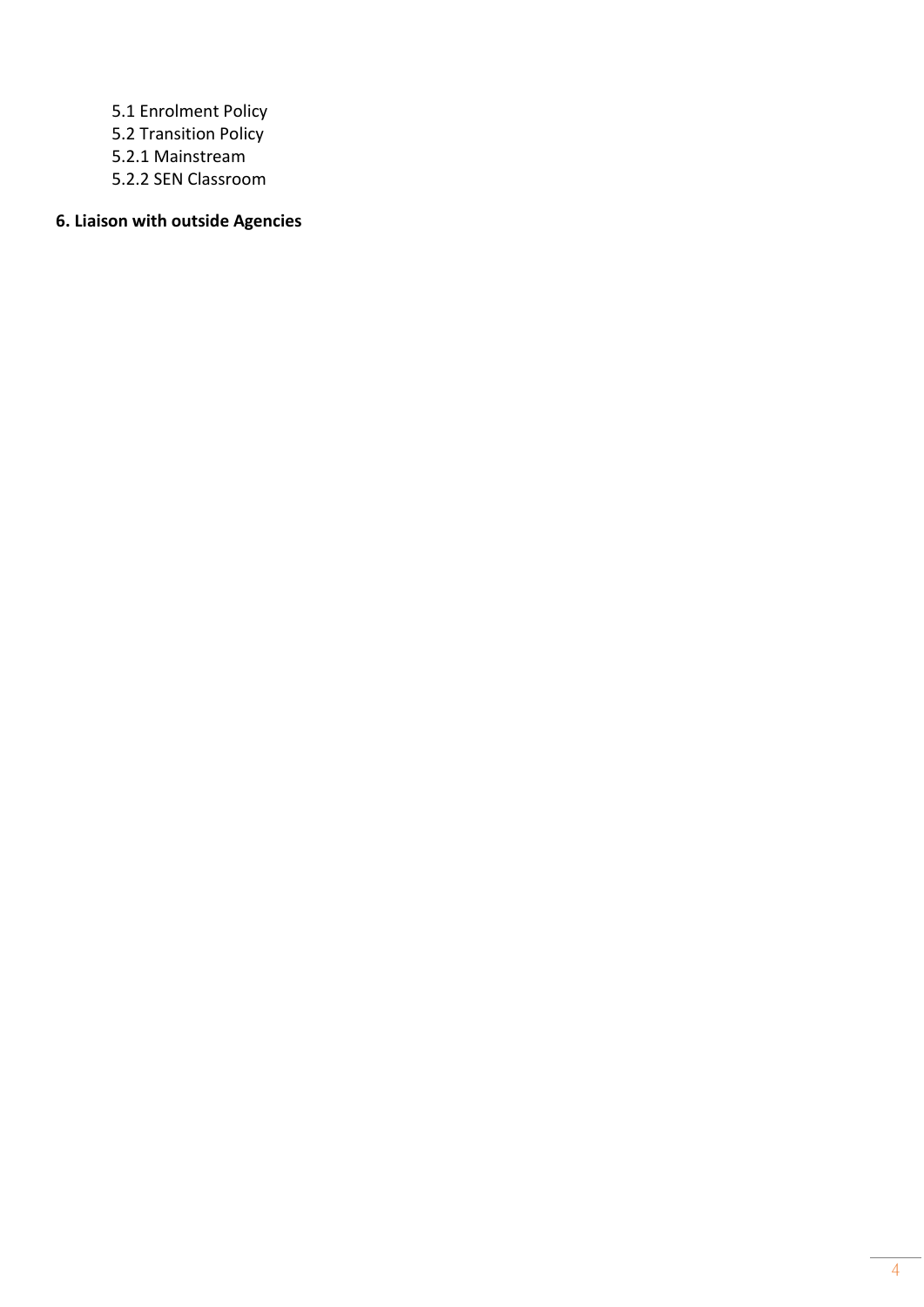## **1.  Introduction.**

The student body of Presentation Secondary School is a unique and diverse population that is   perpetually evolving, as is the nature of people and education. In order to provide clarity to the entire community of Presentation Secondary School, the Administration and Special Education Need Team (SEN Team) have set forth to formalise its position on Special Needs Education in the shape of the following Special Needs Policy. 

In accordance with the Education Act of 1998, Presentation Secondary School aspires to 'provide education to students which is appropriate to their abilities and needs, and without prejudice to the generality to the foregoing, uses its available resources to ensure that the educational needs, are identified and provided for, and ensures that the education provided by it meets the requirements of education policy.'  Each student at Presentation Secondary School is evaluated and assessed, both upon their entry to our community and throughout their school careers. This school has an ongoing commitment to meet the specific needs of each student in the most individually appropriate manner possible. 

Our policy has been informed by the following legislation:

- The Education Act (1998)
- The Equal Status Act (2000) and Equality Act (2004)
- The Education (Welfare) Act (2000)
- The Data Protection Act (2018)
- The Education of Persons with Special Educational Needs Act (2004)
- Circulars 14/2017 and 35/2017

#### **1.1: Background:**

Presentation Secondary School is under the trusteeship of CEIST. 

Presentation Secondary School Tralee has a long standing tradition in Catholic Education for girls between the ages 12 & 18, in close conjunction with our sister primary schools, both geographically and in ethos. Our current dwelling was built in 1984, however the Order of Presentation arrived to Tralee over 250 years ago. Today, our school is a voluntary non-fee paying post-primary school. Funding is received from the Department of Education and Science through the receipt of an annual capitation grant. Our present enrolment is c.660 students, but this number fluctuates annually. 

Presentation Secondary School is a Catholic post-primary school offering quality education in a Christian environment to families who wish their daughters to be educated in an atmosphere of faith. Our objective is to pursue our school community as a happy and productive environment. Each student is encouraged to respect the dignity of one another.  Collaboration, co-operation and communication are encouraged as an ongoing process between pupils, staff and home communities, which enhances the partnership where growth and education can take place. Pupils are encouraged to recognise, develop, enhance and use their gifts and creativity in a spirit of community and self-development. 

## **1.2 Inclusion:**

Presentation Secondary Tralee welcomes pupils with Special Education Needs (SEN) and in line with the Education for Persons with Special Needs Act 2004 recognises "the need to provide that the education of people with such needs shall wherever possible take place in an inclusive environment". We endeavour to ensure that students are free to participate in school life, in so far as is reasonably practicable. The school accepts that no student should be bullied or singled out for unfair treatment as a consequence of their need. Pro-active steps are taken to ensure that the school provides an inclusive environment that is nonjudgemental and supportive for all students. Please see Enrolment Policy, Transition Policy, Anti-Bullying Policy, and Pastoral Care Policy.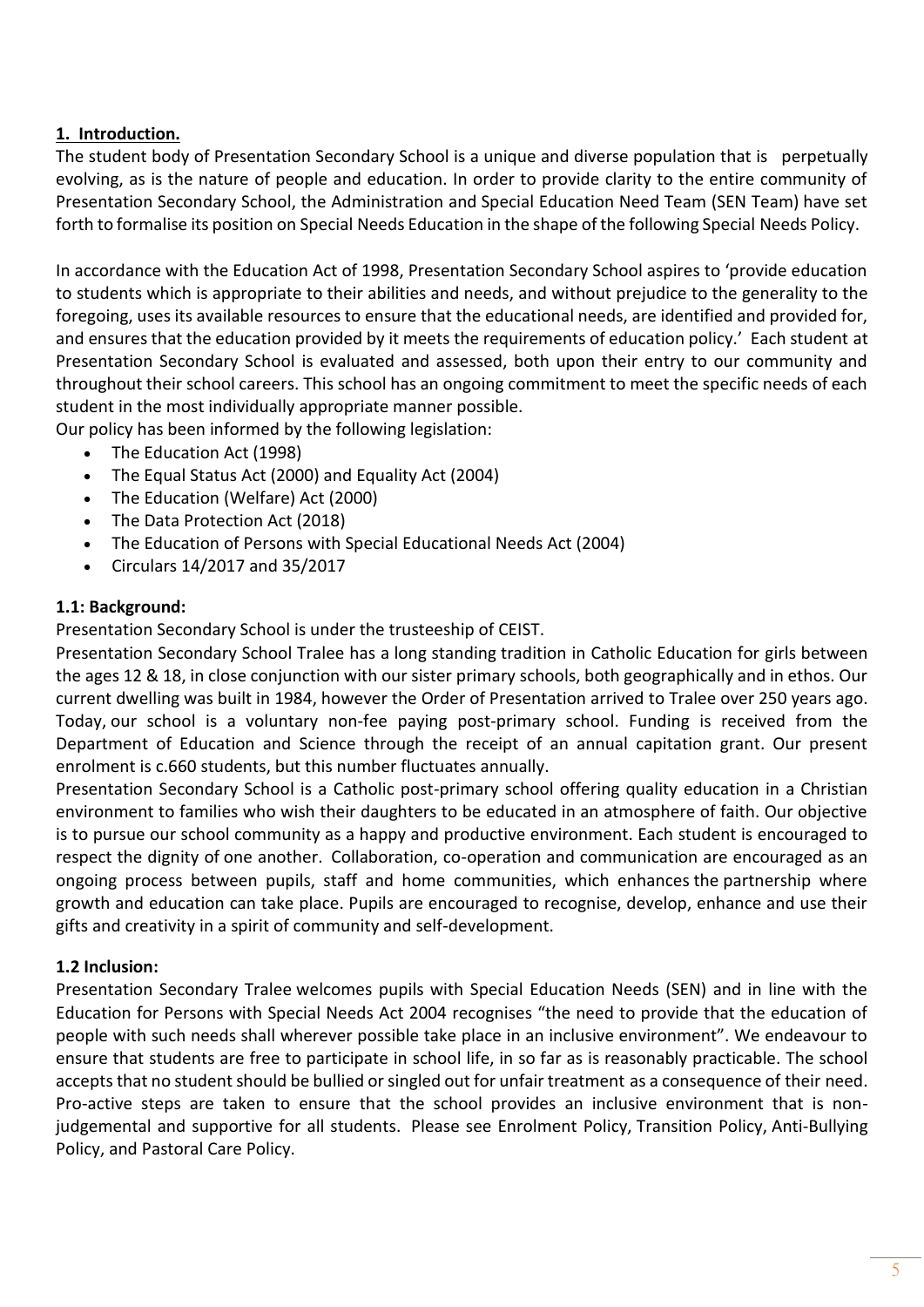## **1.3 SEN Mission Statement:**

In line with the overall school mission statement, it is our aim to promote and facilitate a whole school approach to SEN, to recognise each pupil as a unique individual, endeavouring to develop each pupil to reach their own individual potential. 

#### **1.4 Rationale**:

This policy aims to outline the commitment in creating a learning environment which is inclusive and supportive of all pupils in line with the school's mission statement, within the principles of relevant legislation.   We see this policy as a reflection of our current practice. 

#### **1.5 Aims:**

The aims of the SEN policy are:  

1.5.1 Promote the emotional, social, educational and physical well-being of students by developing self-esteem, self-confidence, personal responsibility and ability to live and work with others.  

1.5.2. Ensure that all relationships within the school be imbued with a spirit of care.  

1.5.3. Ensure that education takes place in an inclusive environment.  

1.5.4. Strive that students with SEN leave school with the life skills they need to participate in society and to live independent and fulfilled lives where possible.  

1.5.5. Involve parents/guardians in decisions about the education of their children. 

#### **2. SEN Team & Categories.**

#### **2.1 Categories of SEN:**

To date, the following categories of Special Education Needs have been provided for:       

- Borderline/Mild General Learning Disabilities
- Moderate General Learning Disabilities Down Syndrome
- Emotional/Behavioural Difficulties ADD/ADHD /ODD / SEBD / DMS-5
- Specific Learning Difficulties Dyslexia
- Physical Disabilities Dyspraxia, Cerebral Palsy
- Mild Speech and Language Disorders
- Sensory Difficulties (Hearing and Visual impairments)
- Autism/Autistic Spectrum Disorders Asperger's Syndrome
- Students with Exceptional Needs
- Stickler's Syndrome
- Ehlers Danlos Syndrome
- Irlen Syndrome
- Absence Epilepsy

#### **2.2 Roles and Responsibilities of Internal SEN Team**

#### **2.2.1 Special Educational Needs Team:**

The SEN Team has responsibility, under the direction of the Board of Management, for all school matters regarding the SEN students enrolled in the resource classroom. This responsibility spans from initial enquires to the school until the students' graduation. The SEN Team has responsibility for assessing and recording students' needs and progress, setting specific targets and assisting main stream teachers in adapting the curriculum where necessary. The SEN Team also may meet with parents and relevant professionals, where deemed necessary by management.  The SEN Team facilitate the management, organisation and co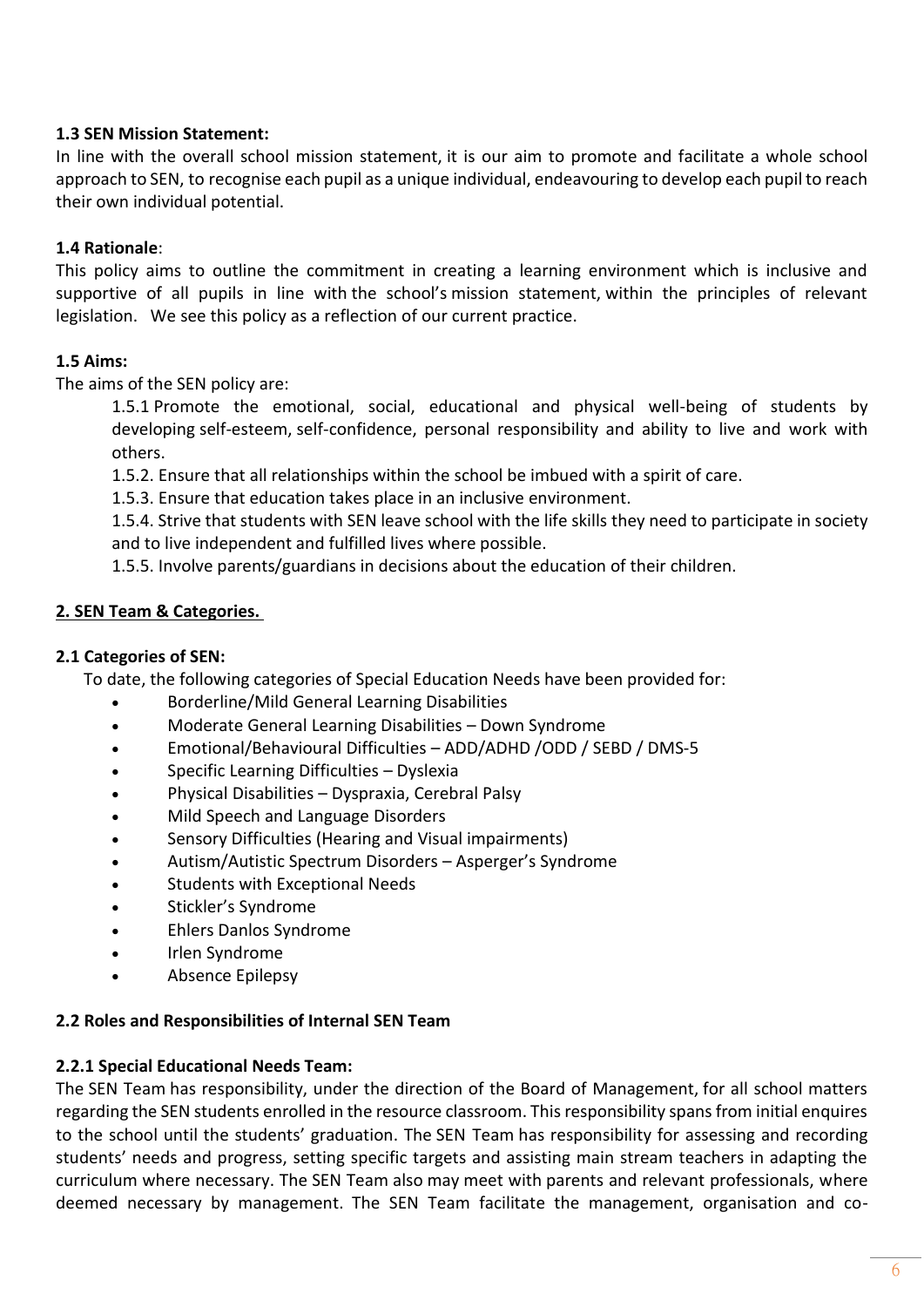ordination of interventions for all students receiving learning support and may, as appropriate, provide advice and support to other staff members. The SEN Team also recognises the invaluable role of the SNA in achieving our goals and collaborates with the SNA Team.  

Currently, Presentation Secondary Tralee does not have an SEN Co-ordinator. The SEN Team is made up of 3 qualified personnel, the supporting staff and SNA's, under the supervision of Management. 

## **2.2.2 The Principal:**

The Principal has the overall responsibility for the development and implementation of inclusive school policies and procedures in relation to the education of students with SEN.  The Principal is available to liaise with the SEN Team and the parents of students with SEN when necessary. The Principal may delegate specific functions to other members of the staff.    

## **2.2.3 Deputy Principal:**

The role of the Deputy Principal is to work with the Principal in establishing and promoting whole school policies and procedures that are supportive of the learning of all students, including those with SEN. In particular, this may involve the principal delegating authority and responsibility to the Deputy Principal to work and liaise with other members of staff, parents and various agencies to put in place structures and plans to meet the particular needs of students with SEN so as to enable each student to reach their unique individual potential.    

## **2.2.4 Mainstream Teachers:**

Within the framework of a whole-school approach to inclusion, mainstream teachers have the primary responsibility for teaching all students, including students with SEN, within their class groups. The mainstream teacher may become aware of the possibility of general and or specific learning difficulties and will bring this to the attention of the SEN department. Essential consultation occurs between the mainstream teacher and the SEN teaching team in setting individual student targets and in outlining and recording student progress. The mainstream teacher is integral in their contribution in identifying and setting the learning targets set out in the SEN students' ILP.   

## **2.2.5 Mainstream Teacher with Learning Support hours:**

The role of the mainstream teacher with resource hours is to support and contribute to the individual learning needs of the SEN student. Teachers with Learning Support hours liaise with the mainstream teacher and other relevant members of the SEN team as well as the individual student to assess and formulate individual programmes which will provide curricular and other necessary support to the SEN student.    

## **2.2.6 Year Heads and Class Tutors:**

Each Class Tutor and Year Head has a responsibility to their own class group /year group. The class tutor is responsible for dealing with individual student issues within their class group; they may then refer the issue to the Year Head who has a wider responsibility.  

The class tutor/ year head take responsibility for minor and / or early signs of issues within their class group as well as with other issues that may arise. They are the primary point of contact with parents. The Class Tutor/ Year Head may refer to or collaborate with the Deputy Principal thereafter.   

## **2.2.7 The Guidance Counsellor:**

The core responsibility of the guidance counsellor is to provide learning experiences that assist students to develop self-management skills which will hopefully lead to effective choices and decisions pertaining to their lives.  The guidance counsellors' role within the SEN team consists largely of the following functions: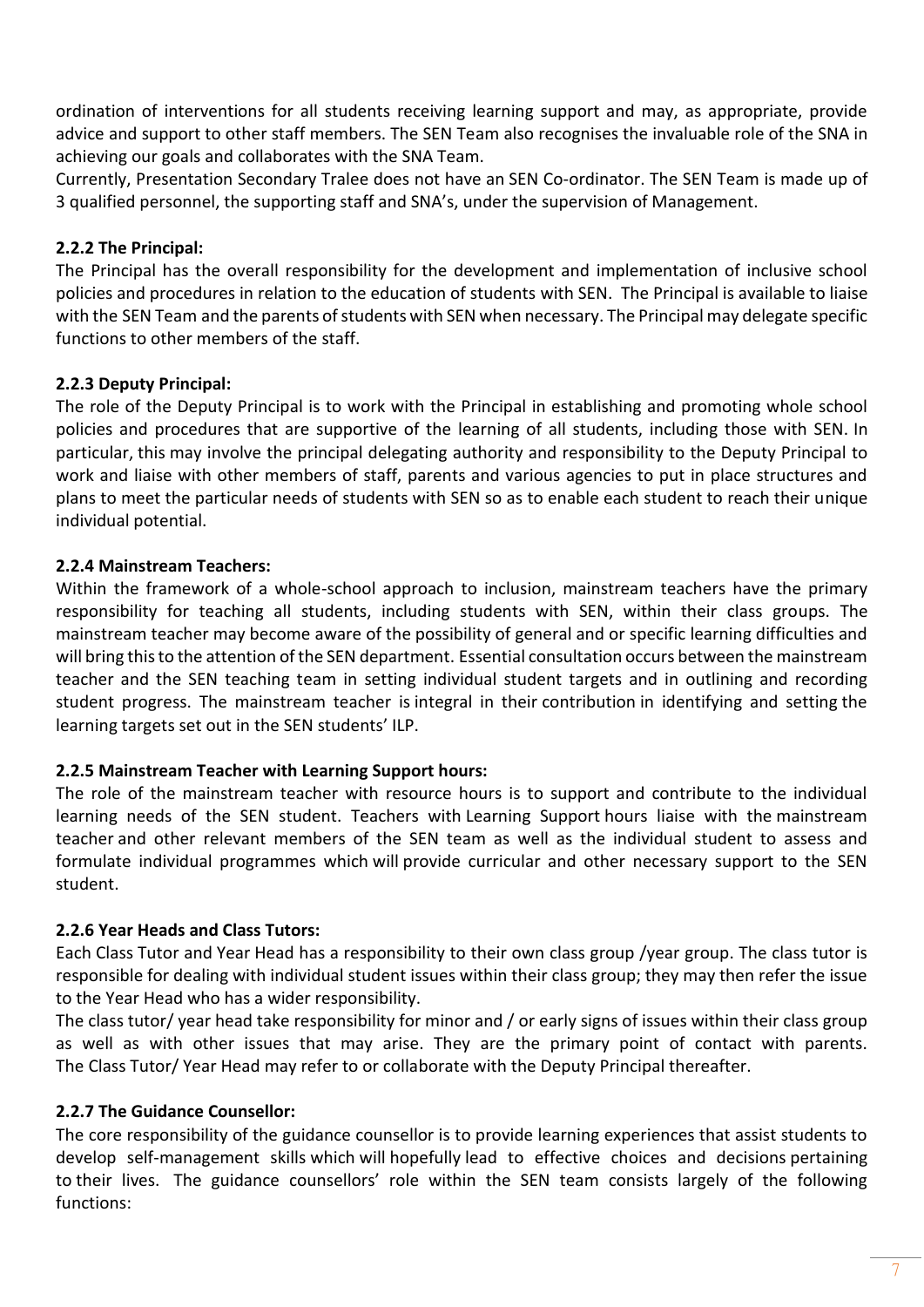- Counselling in personal, educational and career development
- Personal and social development
- Career information management
- Consultation with parents and staff
- Consultation with community organisations
- Vocational preparation job search skills, preparation for work experience
- Referrals to other professionals and agencies
- Evaluation of the guidance and counselling needs and services. The input that the guidance

counsellor has with a student with SEN varies from student to student depending on personnel circumstances and need.

• Act in accordance with the Critical Incident Policy, when and if the need should arise.

## **2.2.8 Students with SEN:**

Where involvement is appropriate, the student may:  

- Be involved in the ILP meeting
- Provide information about his/her own learning, talents, abilities, skills, interests, wishes and concerns.
	- Assist in the identification of priority learning needs, targets and strategies
	- Give feedback which will contribute to the monitoring and recording of progress.

## **2.2.9 Special Needs Assistants (SNA):**

- SNAs are allocated to post-primary schools to provide care assistance to named students who have special educational needs.
- Special needs assistants are recruited specifically to assist the school in providing the necessary nonteaching services to students with assessed care needs. The allocations of posts are reviewed each year.
- SNAs may be assigned by the school in the case of a student with assessed educational needs compounded by a significant medical need, impairment of physical or sensory function. SNAs may also be assigned to students whose behaviour is such that they are in danger to themselves or others.
- Clear instructions and support are given to the SNAs by the Principal in relation to the duties that they are expected to carry out.
- They should communicate effectively with teachers on all aspects of the student's provision.
- When engaged in assisting a student in relation to a particular learning task, this should always take place in accordance with the directions of the teacher who has assigned the task.
- SNAs normally carry out their duties within the school premises. On occasion an SNA may be required to accompany a student to a venue outside of the school, providing assistance, coordination and reassurance.
- SNAs are expected to treat all matters relating to school business and their work in the school as strictly confidential.
- SNAs are involved in the development of the student's Personal Pupil Plan (PPP.) The PPP is attached to the ILP of the relevant student. The PPP includes any medical care /needs of the students.
- The duties of the SNA are assigned and supervised by the Principal, on behalf of the Board of Management, in accordance with Circular 30/14. There is a Communication book in place which allows for effective communication between parents and the school.

## **2.2.10 Student Support Team (SST):**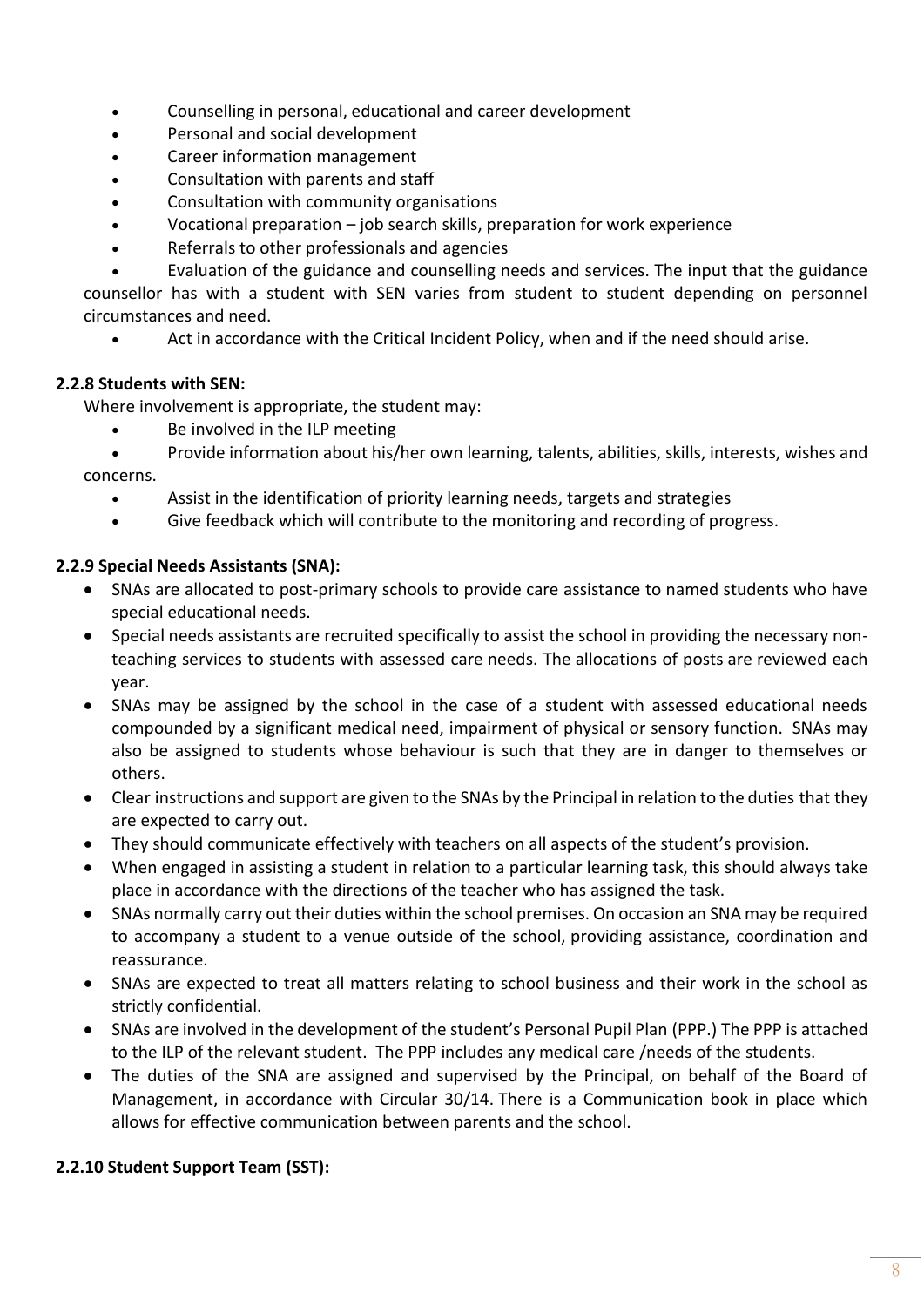- In Presentation Secondary School Tralee, the student support team is a vital part of the student support system in a school. That system encompasses a range of supports that cater for the learning, social, emotional and behavioural needs of students.
- **2.3 Roles and Responsibilities of External SEN Team:**

## **2.3.1 The Board of Management:**

The Board of Management has the responsibility for overseeing the development, implementation and review of school policies and services in relation to the inclusion of students with SEN.

## **2.3.2 External Agencies:**

In some cases external agencies eg. NEPS, Co-Action, CAHMS may be involved in the assessment of a student with SEN and may contribute to the development of an Individual Education Plan. Apart from providing general advice and support to school staff, the agency is often consulted regarding individual students. The agency may gather information about a student, their skills and abilities, and may plan a programme of support. This information and support is communicated by means of phone calls, texts, emails, receipt of reports and meetings.    

#### **2.3.3 The Special Education Needs Organiser:**

The SENO may refer a student to the support team and thereafter may be involved in transferring information regarding the student with SEN from the primary school or second level school.    

#### **2.3.4 Parents:**

Parents, through their unique knowledge of their own child have much to contribute to their child's learning programme.  Parents are encouraged to actively communicate with the school if they observe any learning difficulties or related difficulties in their child at home.  In all cases where screening, assessment and profiling is being conducted, both parents (where practical) are consulted, their permission sought, by means of written permission. Parents of students with SEN enrolled in mainstream classes are encouraged to contact the class tutor or SEN Team to discuss their needs. Parent Teacher meetings occur yearly and also provide an opportunity for parents to speak to all teachers involved in their child's education.     

#### **3. SEN Model of Organisation.**

#### **3.1 Identification Process:**

Special Education Needs students are identified for enrolment in the following manner.

## **3.1.1 Mainstream Students**:

#### **New Students:**

The transfer of information to ensure effective positive transition from primary to second-level is essential.  The enrolment form requires information pertaining to identifying students with SEN. Each year an open day is held to assist parents and the school with the process of sharing information about prospective students.  Parents are requested to inform the school of any special educational, medical or other need, and supporting documentation where possible. This information is provided by means of the school enrolment form.   (See appendix 1)    

Students with SEN may be identified following consultation with the feeder primary schools. Passports are also received from the Primary schools. Regular communication exists between the management of Presentation Secondary Tralee and the feeder schools within the area.  

Pupils in need of extra support are identified using the standardised tests including Cognitive Abilities Test (CAT4) that first years take in the March prior to their first term in Presentation Secondary Tralee.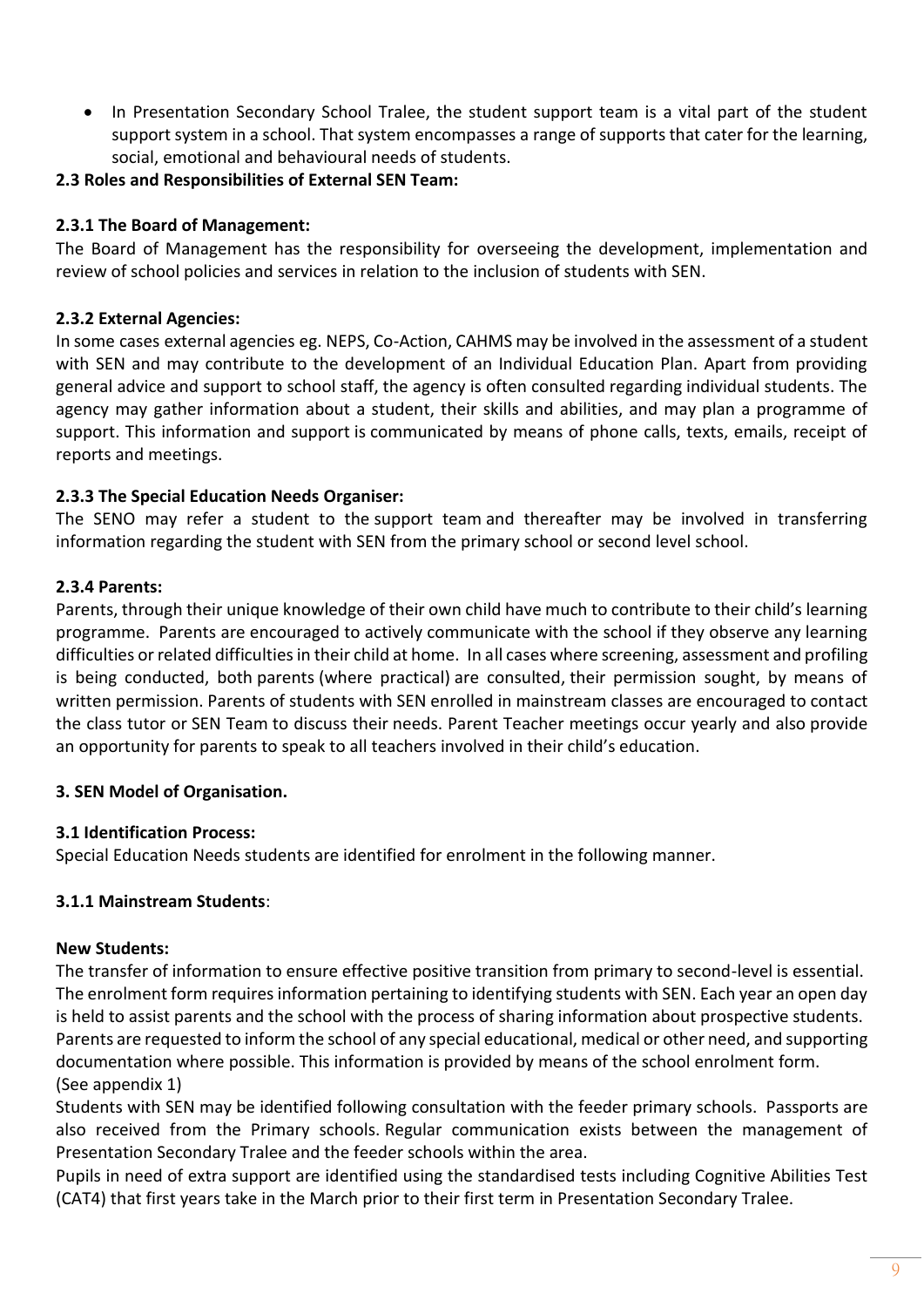Once contact is made, the Special Education Team is available to the parent for further contact and information depending on whether the student is enrolled in mainstream. 

## **Existing students**

If parents/guardians have concerns regarding their child's progress, they may contact the school secretary who will direct them to the appropriate person on the SEN Team.  

Classroom Tutors and Year Heads may have concerns and highlight the need for a student to be considered for learning support in the event of noticeable difficulties arising in class.  

If a student has not been identified as having a special educational need until after enrolment, the permission of parents will be sought in order to further assess the student. In-school interventions and

strategies will then be used, and the assistance of outside agencies may be engaged (e.g. NEPS, Occupational Therapist, Speech & Language Therapist.). If a student has had a prolonged absence from school due to illness, bereavement etc., transient support is put in place for the student

## **3.1.2 Models of SEN Support**:

In assessing and deciding which students will receive supplementary teaching and which students may benefit from support within the mainstream context, the following options are considered:  

- Team Teaching / Zone teaching
- Support Teaching
- Access to SNA in all / specific classes
- Small group withdrawal for specific topics
- Individual withdrawal
- Reduced Curriculum in consultation with SENO/EWO
- Alternative programmes: L2LP

All decisions in this regard are discussed with parents/guardians, class teachers and student.   

## **3.2 Programme Planning.**

## **3.2.1 Individual Learning Plan (ILP) / Student Support File:**

According to "The Inclusion of Students with Special Educational Needs Post-Primary Guidelines" (2007): "The individual learning plan (ILP) is an effective process through which a student's special educational needs can be addressed and by which an appropriate education can be provided for him/her." 

This process has been drafted in accordance with the Guidelines for Post-Primary Schools – supporting students with Special Students with SEN - 09/2017.

The I.L.P process involves:   

- Gathering Information: Personal/ Background details.
- Educational details (primary school details/assessment and learning support details)
- Categorisation of need (assessment reports/ information attained from parents)
- General profile based on formal/informal assessment.
- **SEN provision**
- Priority Need
- Setting targets for each priority learning need
- Identifying the strategies and resources required and available
- Relevant documentation
- Setting the date for review: A review as often as necessary given the altering needs of the student.

"The Inclusion of Students with SEN Post-Primary Guidelines" [2007]   

An ILP is put in place for each individual student with SEN and the following have an input in the formation of the students ILP: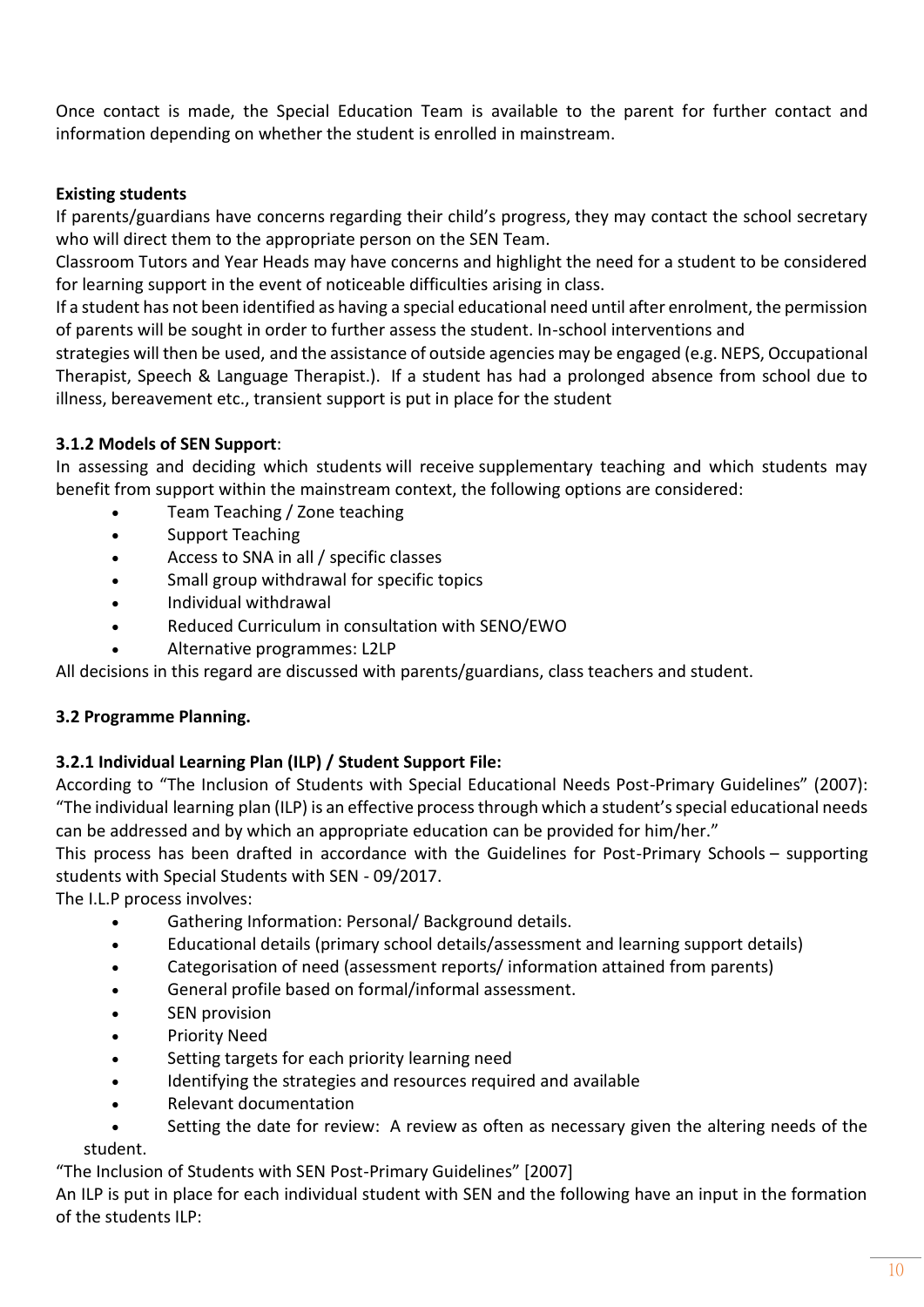The SEN Team, parents/guardians, student, the Deputy Principal, Principal, mainstream teachers, the SNA and the relevant agencies as previously mentioned.

## **3.2.2. Personal Pupil Plan:**

A 'P.P.P.' is attached to the IEP/SSF of those who are in receipt of SNA assistance and includes any medical care needs of the students.

## **3.3 Timetabling.**

#### **3.3.1 Mainstream:**

School management allocate class periods of learning support to both student and teacher.

## **3.3.2 SEN Students in the Mainstream Classroom:**

Students are included in mainstream classes as appropriate taking cognisance of the student's ability and available resources.     

#### **3.4 Access to Curriculum**.

#### **3.4.1 Mainstream:**

Both the Special Education Teaching Allocation Circular and Guidelines for Post Primary Schools inform best practice regarding the SEN student in the mainstream classroom.  

#### **3.5 Access to Resources:**

Resources are accessed and allocated in the following way:  

- Sharing of school facilities
- Grants available for purchase of equipment and computer programmes
- Timetabling of specialist rooms where feasible
- Regular discussions regarding allocation of support

#### **3.6 Examinations.**

Applications are made for RACE provision for students with SEN sitting a Junior Certificate or Leaving Certificate Examination. Accommodations may then be granted by The State Examinations Commission.      Advice is also provided regarding DARE. 

## **4. Communication.**

#### **4.1 SEN Team**:

The SEN Team and SNA's have regular meetings, formal and informal.  

During the school day SNA's and mainstream teachers regularly communicate via the student's journal, if not directly with the SEN Team.  

Meetings between Psychologist, Occupational Therapist, Speech Therapist, Physiotherapist and SEN classroom teacher occur; these are arranged on a need basis by means of a phone call or email.   

Meetings between class teachers and SEN classroom teacher, these can be informal or formal.  

Teachers may organise meetings with the Learning Support Teacher regarding students enrolled in mainstream education.  

Senior Management Meetings occur within the school on a regular basis and issues regarding students with SEN may be discussed at these meetings.  

SST and Care meetings identify students in need on a transient basis.

Meeting and communication occur with the SENO and EWO, on an informal and formal basis.